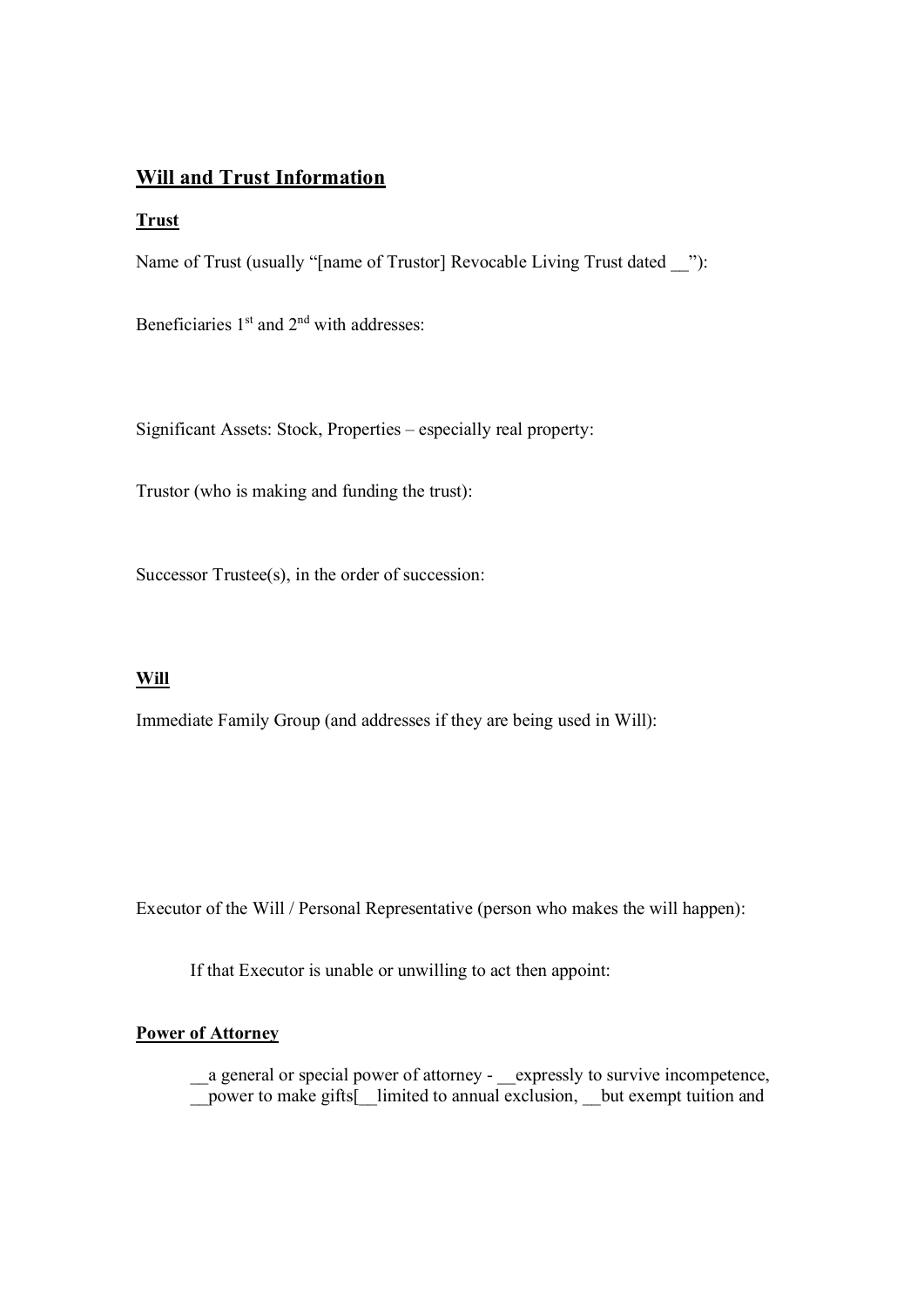medical expenses not so limited], \_\_authority for tax matters, \_\_sell a specific parcel of real property - street address:

power to amend trusts, power to create trusts f/b/o the testator (such as qualified income trust to qualify for Medicaid)

Name(s) and address(es) of attorney-in-fact, and if more than one whether they are successors or alternate:

 $\mathcal{L}_\mathcal{L}$  , and the set of the set of the set of the set of the set of the set of the set of the set of the set of the set of the set of the set of the set of the set of the set of the set of the set of the set of th

 $\mathcal{L}_\mathcal{L}$  , and the set of the set of the set of the set of the set of the set of the set of the set of the set of the set of the set of the set of the set of the set of the set of the set of the set of the set of th

 $\mathcal{L}_\text{max} = \frac{1}{2} \sum_{i=1}^n \mathcal{L}_\text{max}(\mathbf{z}_i - \mathbf{z}_i)$ 

 $\mathcal{L}_\mathcal{L}$  , and the set of the set of the set of the set of the set of the set of the set of the set of the set of the set of the set of the set of the set of the set of the set of the set of the set of the set of th

 $\mathcal{L}_\mathcal{L}$  , and the set of the set of the set of the set of the set of the set of the set of the set of the set of the set of the set of the set of the set of the set of the set of the set of the set of the set of th

#### **Health Care Agent:**

\_\_a "living will" (withdrawing medical treatment if the testator is terminally ill)

an appointment of a health care agent - enter names, addresses and tele. no. of agent or agents (including the spouse) to act if testator is incapacitated, and whether agents are successor or alternate agents, whether any organs are to be donated, and whether agents are to handle funeral arrangements:

 $\mathcal{L}_\text{max} = \frac{1}{2} \sum_{i=1}^n \mathcal{L}_\text{max}(\mathbf{z}_i - \mathbf{z}_i)$ 

 $\mathcal{L}_\mathcal{L}$  , and the set of the set of the set of the set of the set of the set of the set of the set of the set of the set of the set of the set of the set of the set of the set of the set of the set of the set of th

 $\overline{\phantom{a}}$  , and the contribution of the contribution of  $\overline{\phantom{a}}$  , and the contribution of  $\overline{\phantom{a}}$ 

## **Warranty Deed**

Where transfer trust

If land, address and information

# MAKE SURE YOU GET ME A COPY OF THE DEEDS FOR ANY REAL PROPERTY THAT WE WILL BE TRANSFERING INTO THE TRUST